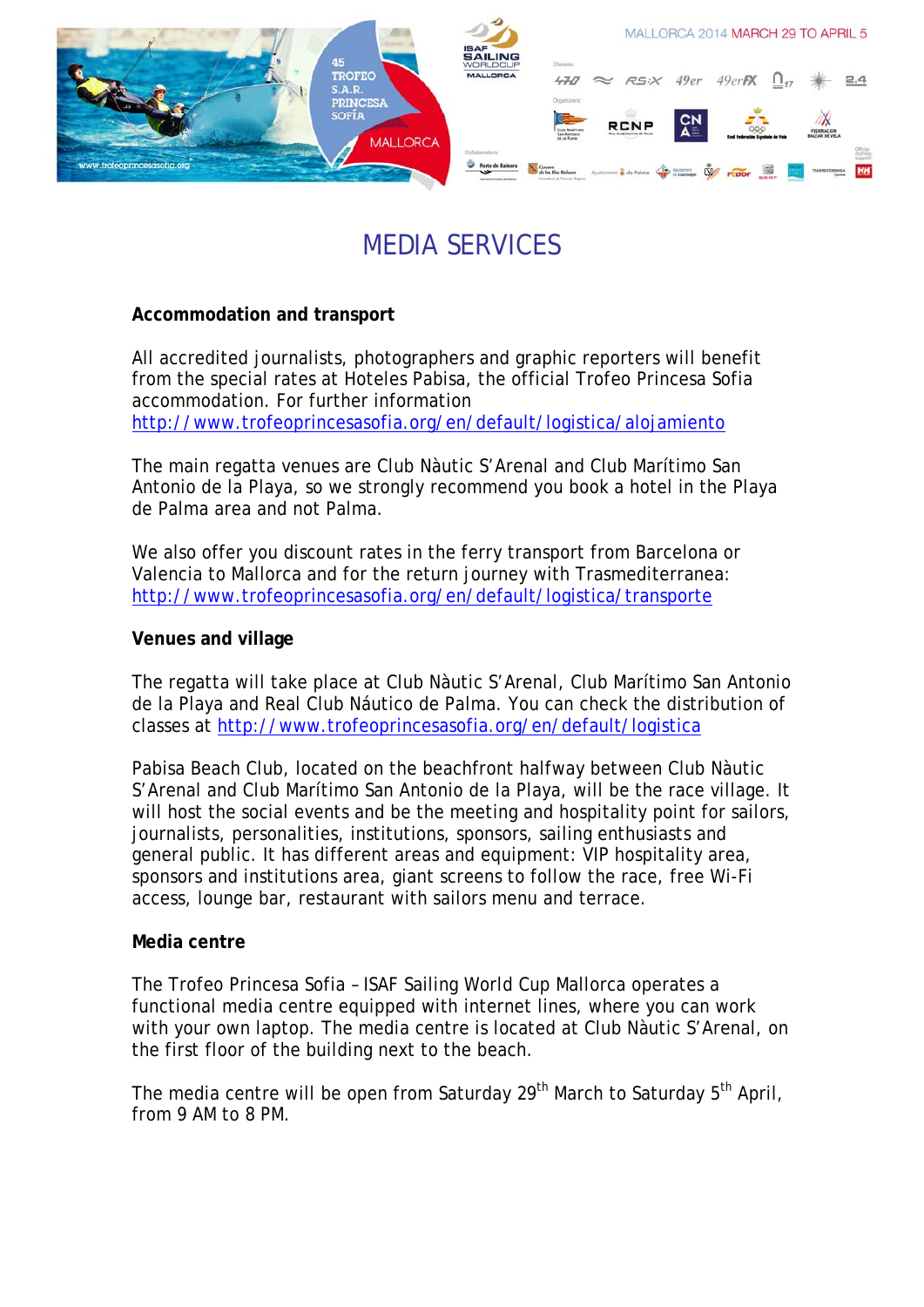

### **Press boats**

Although the economical difficulties we have had due to the withdrawal of the main sponsor only one month to the start of the event, the organization will offer the media boats service as ever, even if we will have limited places on board, and just for the competition days, not for the training day.

Photo boats will be available for approved media photographers and reporters to go out and cover the racing, however prior registration will be necessary at the media centre, the day before. Places are very limited. Only professional media accredited and listed for the press boats will be permitted to embark.

They will depart every morning from Club Nàutic S'Arenal and will cover all the race courses.

Please, check at the press office at your arrival the time and meeting point for boarding.

#### **Canon assistance**

Through its distributor in Palma, Foto Ruano, Canon will offer free assistance in the 45 Trofeo Princesa Sofía - ISAF Sailing World Cup Mallorca to all photographers accredited in the regatta.

The service will include cleaning of the equipment (also the sensor), small repairs, updates and cameras and lenses for loaning out.

The Canon service will be located at the media centre.

#### **Photo service**

The 45 Trofeo Princesa Sofia employs Pedro Martínez and Jesús Renedo as official photographers. Their pictures are free of rights for editorial use only, strictly restricted to professional media and always with mention of "Pedro Martínez / Sofia" or "Jesús Renedo / Sofia" credit.

You can find these pictures on the photo gallery on the website, [www.trofeoprincesasofia.org](http://www.trofeoprincesasofia.org/).

You will be able to download high resolution images though [http://photomedia.trofeoprincesasofia.org](http://photomedia.trofeoprincesasofia.org/). Password is needed, ask the Communication team if you haven't received it by e-mail.